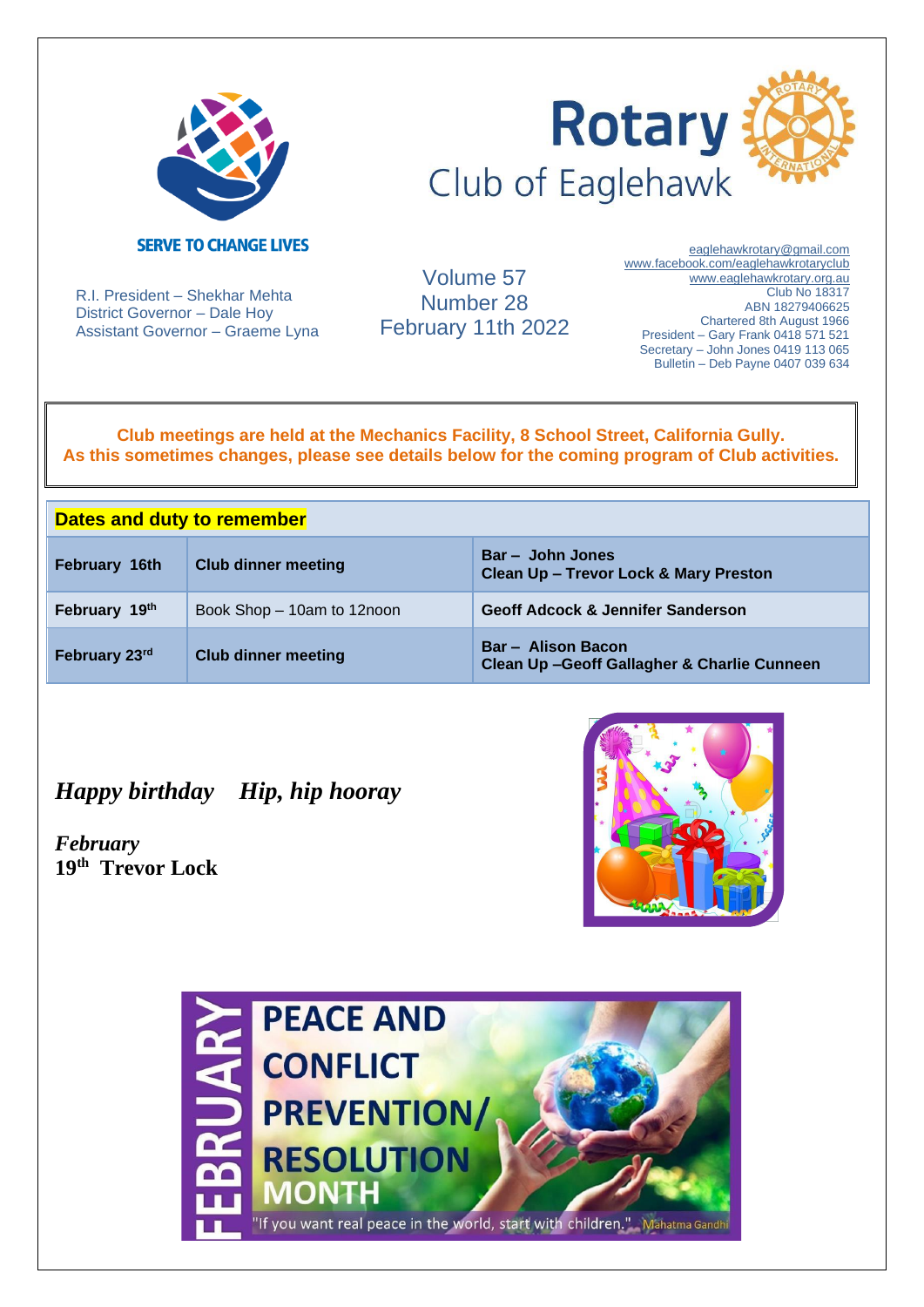# **CFA BBQ**

We had a successful day as well as a great fundraiser raising \$1218.10 for our club. Thank you to all members involved in the organization or working on the day. A job well done!







*President Gary would like to thank Tim Watts for his great job over the two days cooking up a storm.* 

 **What a hard working crew !**

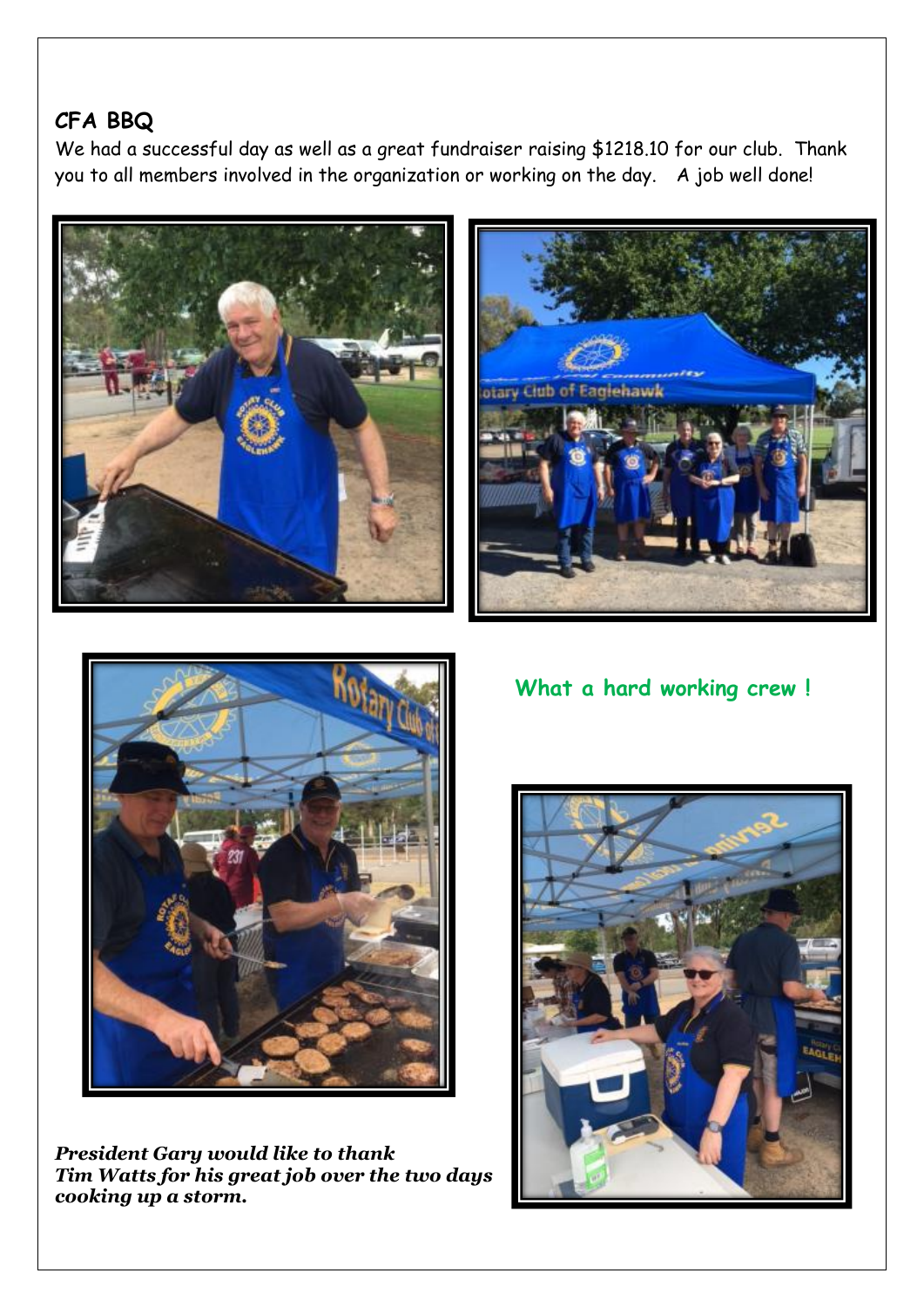### **Club Meeting Happenings**

**We had a great meeting with insightful discussion about our club going forward this week. Out of this came some great ideas**

- o **It is the 150th year of the Bendigo Easter Fair. Our club will hold a bookshop at the Bendigo Sandhurst market on the Friday night (15th April). It is always well patronised and should be a great event for us.**
- o **A cluster project is in the works for a float to be in the Easter parade with the view of advertising the Rotary brand. Hopefully this will encourage people to think about joining a Rotary Club. There will be more information passed on in the future meetings.**
- o **We now are allowed to have promotional material at the Bunnings BBQ. This will be another way of getting the Rotary message promoted and of course featuring our own Eaglehawk club.**

**We have a very big vote of thanks to go to Alison for the organization of our new club laptop and the internet connection. This takes a lot of time and organising to get right and then make it happen. We all appreciate your hard work Alison.** 

### *Reminders*

➢ **Saturday 19th February Bunnings BBQ.**

#### *John will email a roster for all members.*

**We are sure it will be another great fundraiser for our club. Thanks to all who have supported our BBQs to date.**

➢ **A 'Rotary Health Check-up Survey' was handed out for all members to complete. If you were unable to finish it on the night, please bring it to the next meeting and hand it to Gary.** 

**The results will be collated and later on discussed for the benefit of all.** 



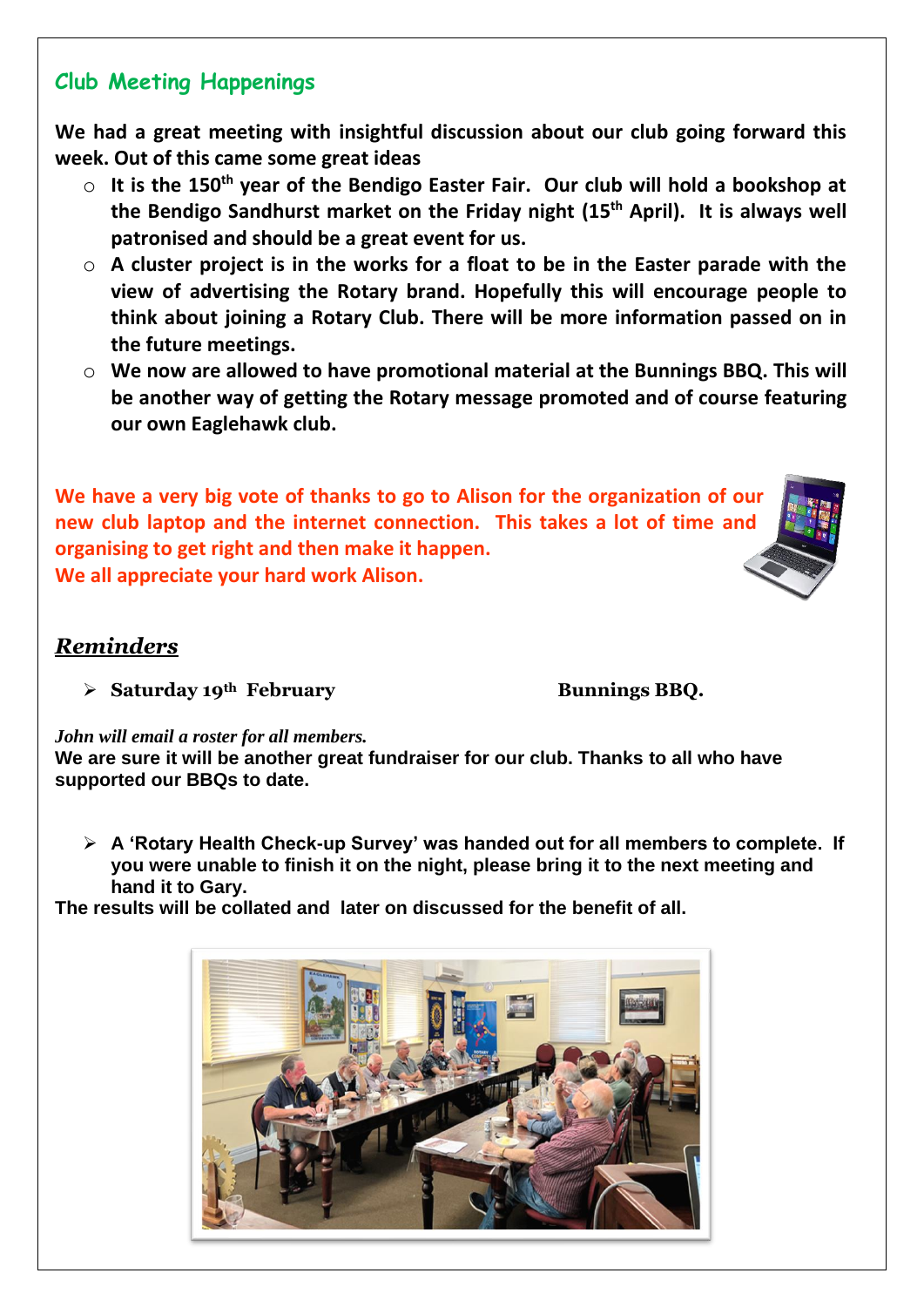New Rotary shirts are available, see below.

Please contact John Gurr, if you wish to make an order for this chambray shirt.

The cost is \$49.95.

You can see many other Rotary items eg. bucket hats and other garments that are available.

Refer: Rotary Down Under Supplies: [www.rdusupplies.com.au](http://www.rdusupplies.com.au/)



Theme Shirt 2021-2022

#### *OUR FAMILY ALBUM – a new feature of our weekly newsletter.*

We all do wonderful work in support of others and this is made possible by our own support from our precious families. In this feature we want to acknowledge those who give strength to us as we take on this highly valued work.

Our first feature is from Lynne Cooper. Thanks Lynne!



In the midst of these difficult times in our family we are celebrating the arrival of Hayes, now almost 8 months old - a treasure and a reminder to be so grateful for new life and family.

I am sure we can all find many things to still appreciate and enjoy. One of them is belonging to Rotary and helping others in our communities.

**If you'd like to share a snippet about those in your family who give support, please send a photo and short detail to our newsletter at [eaglehawkrotary@gmail.com](mailto:eaglehawkrotary@gmail.com)**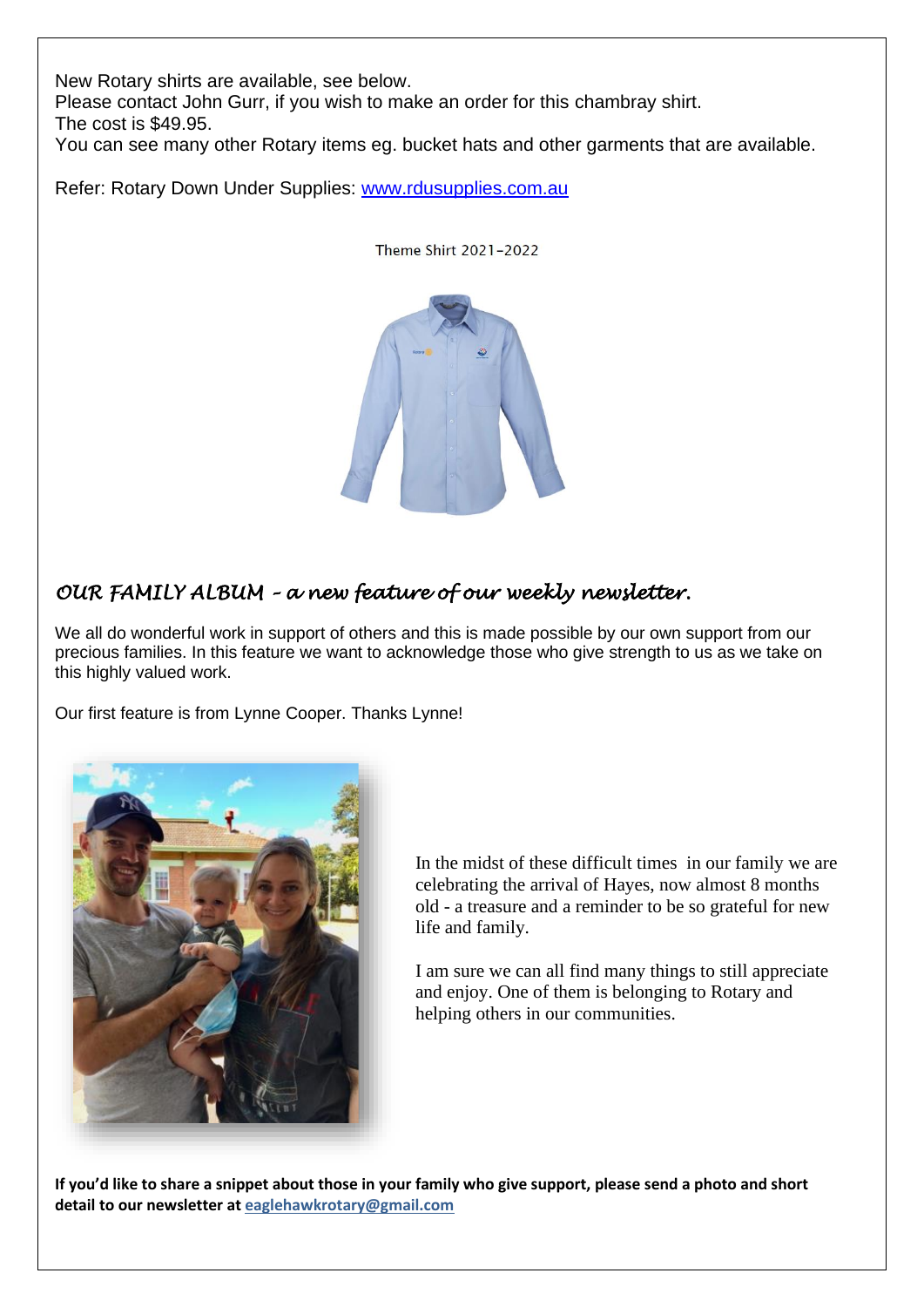# *DISTRICT CONFERENCE*



**Our District 9800 Conference is coming up on the weekend of 22nd to 24th April.**

We strongly encourage all Eaglehawk Rotarians to participate as there is much we can all learn and enjoy from this event. As we will be very closely involved in the 2023-24 Conference organisation and conduct, this is an excellent opportunity to not only develop a good understanding of the conduct of a Conference, but a great chance for members and partners to interact with each other and develop new relationships with other Rotarians across our District.

Please give your attendance serious consideration!

**Conference Registrations are now open and below are the details:**

**For further information go to: [District Conference Albury 2022](https://rotarydistrict9800.org.au/sitepage/district-conference-albury-2022)**

**Bookings now open at: <https://www.trybooking.com/BWKQC>**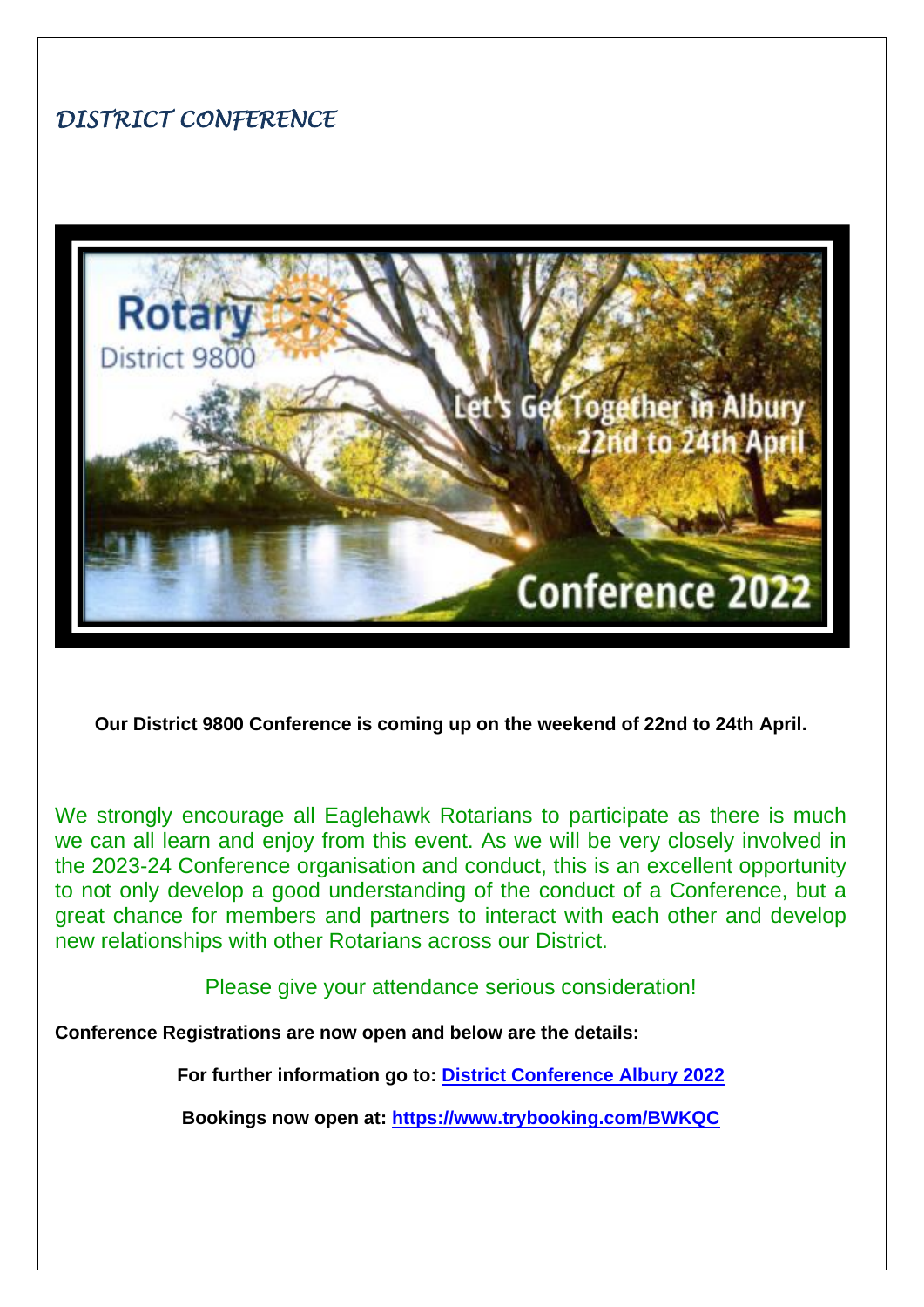

130 fellowships now available for fully funded university training in peacebuilding and conflict resolution.

#### **APPLICATIONS TO DISTRICT 9800 CLOSE 15 MAY 2022**

On-line applications for peace fellowships require District endorsement. District 9800 has recruited and mentored more successful Rotary Peace Fellow applicants than any other district, worldwide.

# Do you have?

A strong commitment to peace

- building in your profession Excellent leadership skills
- Proficiency in English
- 
- A batchelor's degree and five years of relevant work experience [Professional Certificate] A bachelor's degree, plus three years of relevant work experience [Masters Degree]
- 

# **Why become a Rotary Peace Fellow?**

Rotary Peace Fellows become leaders and catalysts for peace and conflict resolution. Typically they work in national governments, NGOs, the military, law enforcement, peace education, media, international organisations such as Red Cross, the UN and World Bank, and grass roots Community organisations.

This is a signature program for Rotary International.

# **For Further Information:**

- · Dennis Shore (djshore@bigpond.net.au: 0412 332 226)
- · Bob Fels (robertmfels@gmail.com : 0394 176 550)
- · Neville Taylor (neville.taylor@bigpond.com : 0400 169 866) or
- · Tania Miletic, Peace Fellow Alumnus (taniamiletic@yahoo.com: 0437 272 287)

# **What is a Rotary Peace Fellowship?**

A two-year Masters Degree Fully funded graduate study at a international recognised program in England, Japan, Sweden or USA

Three month professional development certificate Designed for mid-career professionals in fields of peace and conflict resolution to study in Thailand or Uganda

# What does a Rotary Peace Fellowship include?

Tuitlon, fees and course materials

- 
- Room and board Round-trip transportation
- Internship/field study expenses
- 
- Insurance

# How to apply?

- All Rotary Peace Fellows are selected through a competitive worldwide process
- Speak to a Rotarian you know or contact a Rotary club
- Review the process online via the QR code or www.rotary.org/ en/our-programs/ peace-fellowships



PLEASE SHARE THIS FLYER WITH THOSE WHO MIGHT BE SUITABLE FOR THIS PROGRAM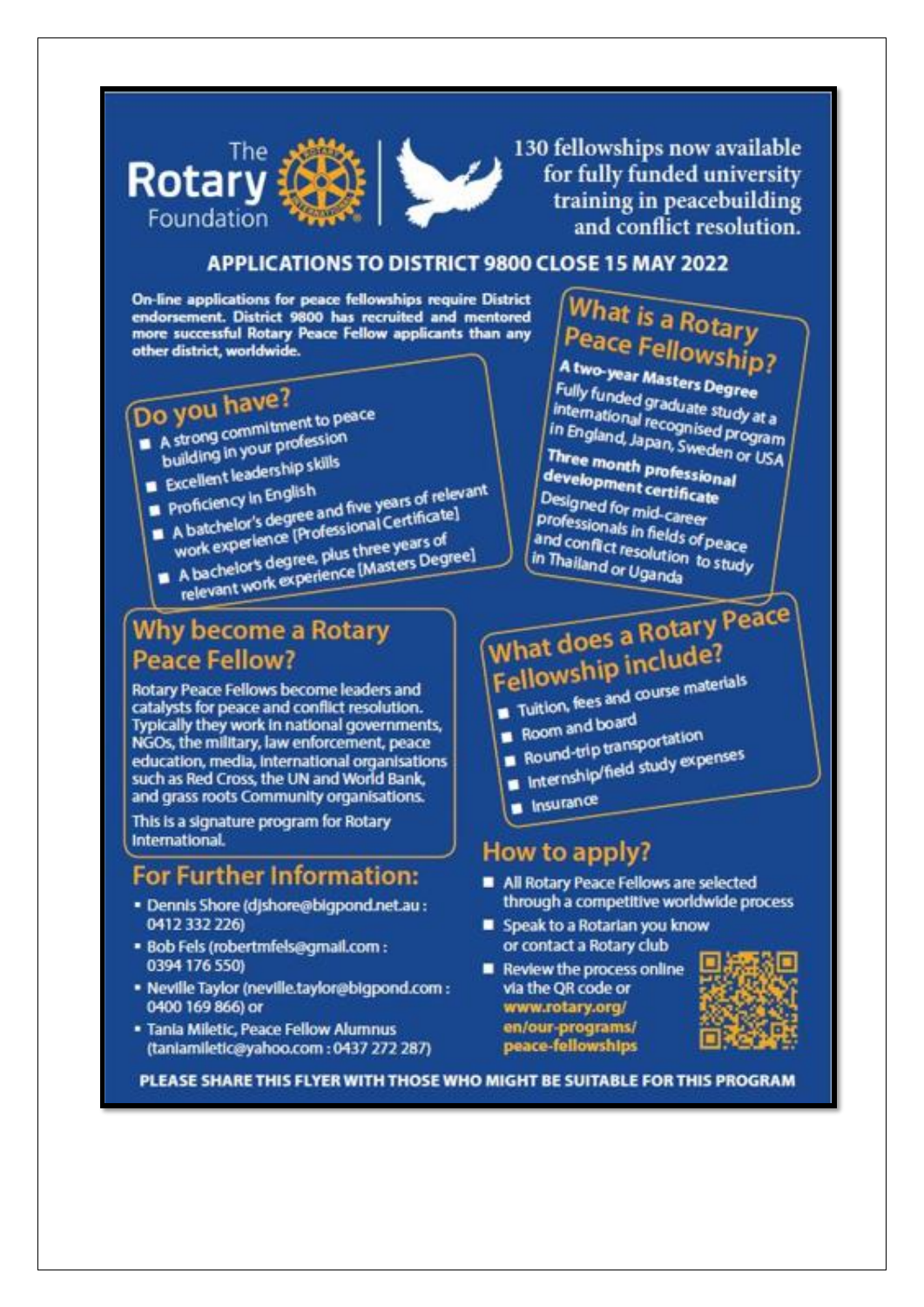



#### **Rotary Leadership Institute**

The Rotary Leadership Institute Program presents a wonderful opportunity for experienced Rotarians, new members and indeed people interested in finding out more about Rotary to take some time to experience the history, current and new initiatives related to this great organisation we call Rotary.

#### This four-part program is now presented online.

Part 1 & 2: Growing and strengthening Clubs through developing a Plan for the future of your Club.

Looking at Rotary Leadership through examining the styles and characteristics of great leaders.

Becoming a confident Club President or another club leader through understanding the roles and responsibilities and characteristics of effective and happy teams.

Part 3: Focussing and Increasing Humanitarian Service whilst learning more about The Avenues of Service and The Rotary Foundation.

Part 4: Enhancing Public Image and Awareness of Rotary and Sharing and promoting what we do

|           | The next Rotary Leadership Institute will be conducted on the following dates: |
|-----------|--------------------------------------------------------------------------------|
|           | Part 1 and 2 on 5unday 20 March at 11am and will run for one and a half hours. |
| Part 3 on | Sunday 27 March at 11am for one hour                                           |
| Part 4 on | Sunday 3 April at 11am for one hour                                            |

To register you need to email Jane Pennington Jane Fennington @rotan 9800 org by Friday 11 March. There is a limit of 20 people for each program.